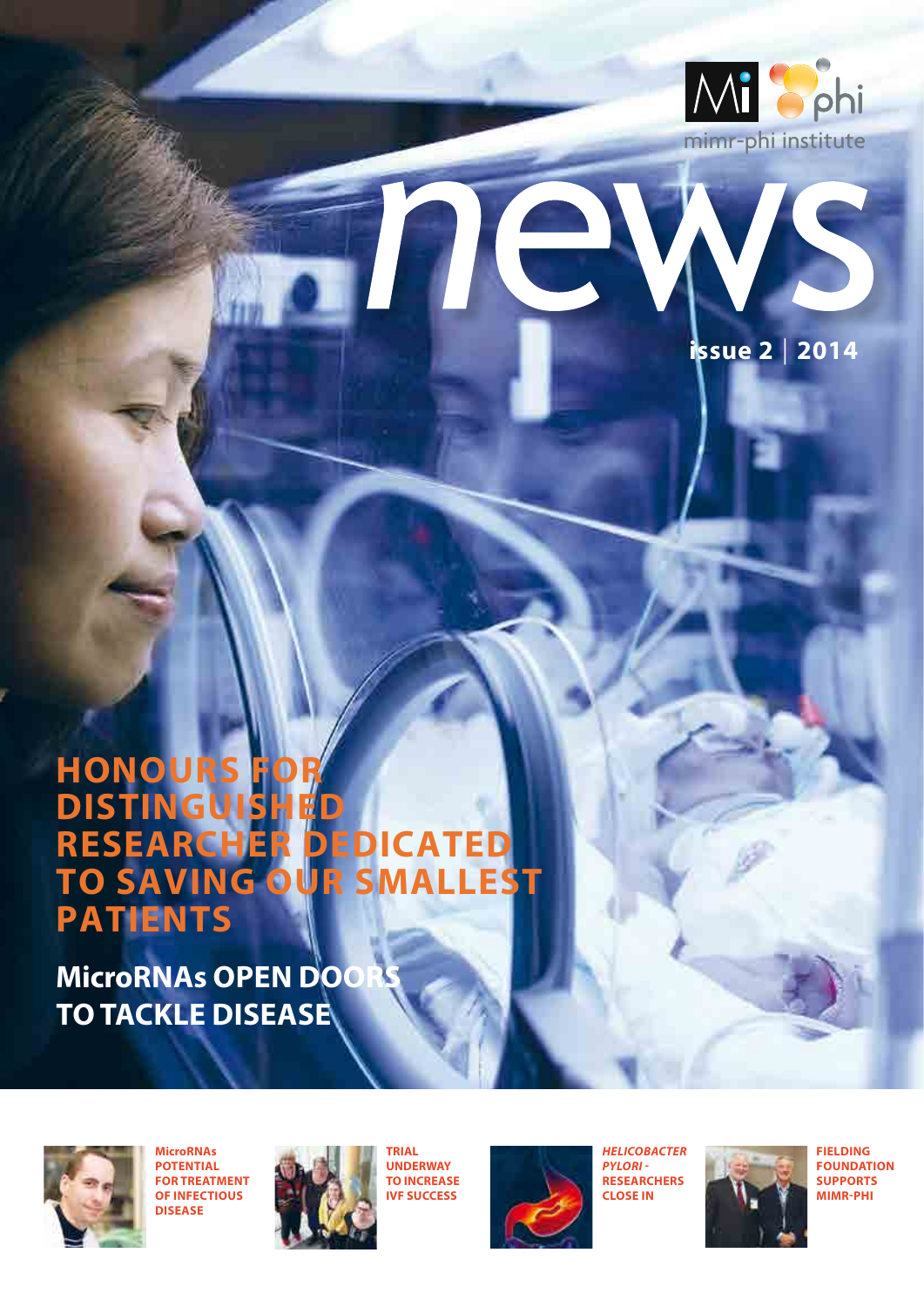*We urgently " need your help to continue our vital work and give hope to those battling serious disease. " - Prof Bryan Williams*

Cover PHOTO: Ritchie Centre Research Fellow, Dr Flora Wong in the Neonatal Intensive Care Unit at Monash Health; BELOW: the new Translational Research Facility is under construction and due for completion in 2015.



### **DIRECTOR'S MESSAGE** It is with pleasure that

Now more than ever it is<br>
important we protect<br>
medical research<br>
manufacture important we protect medical research capabilities in Australia. With the burden of disease and an ageing population weighing heavily on our community, health system, and economy, the time to invest is now. The Federal Government's announcement of the proposed \$20 billion Medical Research Future Fund, while welcomed by Australia's medical research community, will not immediately benefit Australian researchers, with funding not expected to commence until 2016 and investment increasing slowly over the next decade until 2022-23. This means we urgently need your help to continue our vital work and give hope to those battling chronic and serious disease. You can read about the government's proposed endowment fund and everything you need to know about this important long-term investment in future health.

Now over halfway through our first year, MIMR-PHI has achieved a great deal in a very short time. A big focus has been implementing the systems and processes needed to support our six specialised Research Centres as they continue to tackle Australia's most pressing health challenges in a program that touches on all stages of life from conception to managing health in older age.

I introduce MIMR-PHI's new Chief Financial Officer and Business Development Manager, Mr Rob Merriel. A Certified Practicing Accountant (CPA) with over 30 years experience working in the medical research industry, Rob's expertise and intricate understanding of the sector make him a valuable addition to the MIMR-PHI team.

As the major research hub on the Monash Health Translation Precinct we look forward to the completion of the new \$84 million Translational Research Facility in 2015. With the project now three weeks ahead of schedule, the structure of the building and main bridge to Monash Medical Centre are expected to be completed this October, with the second and final link to one of MIMR-PHI's existing buildings to commence in late 2014. It is exciting to watch as the extraordinary vision behind this facility is realised bringing the worlds of medical research and clinical practice together to form a seamless path from discovery to clinical application.

The building's state-of-theart design recently caught the eye of industry experts, with design consultants, Woods Bagot winning the RTC Integration Prize at this year's Australasian Revit Technology Conference.

I would like to use this opportunity to thank our friends at the Nine Network for their generous support of the annual Ron Evans Golf Day. This appeal has seen the campaign reach an important milestone this year, with \$1 million now raised since



the event began in 2007 to raise funds for MIMR-PHI's bowel cancer research. This is a tremendous achievement for all involved, particularly Andrea Evans, and her family, who have been a major support to the Institute in their quest to tackle bowel cancer, after the disease took the life of the great Ron Evans seven years ago.

Thank you for your continued support for the Institute and investment in medical research. With your help, MIMR-PHI is now in a better position than ever to achieve our mission of improving global wellbeing through research excellence in medical research and clinical translation.

mm RS. Williams

**Professor Bryan Williams** Institute Director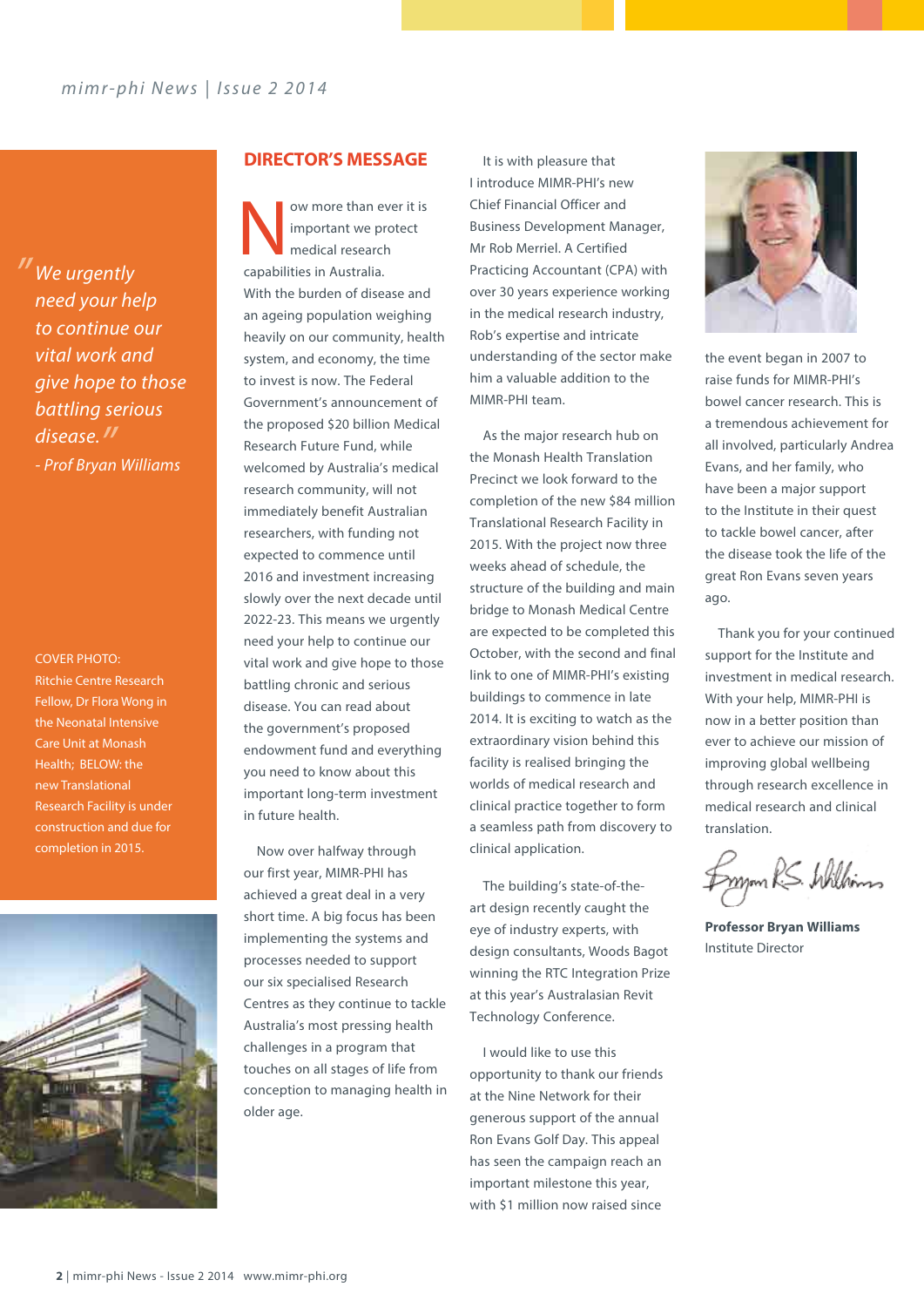T he moment of joy and relief as their newborn greets life is a memory that never leaves a parent. However, for the families of the 1 in 20 babies born prematurely, the need for clinical intervention turns joy to uncertainty as they navigate the world of intensive care. Current statistics tell a grim story with premature babies accounting for 70 per cent of newborn deaths, often in what seems the cruellest of twists, from chronic lung disease caused by the interventions needed to save their fragile lives.

MIMR-PHI researcher and fetal and neonatal lung development and transition expert, Professor Stuart Hooper, is leading the charge to transform clinical management of fetal to neonatal transition and develop vital treatments to minimise brain and lung injury resulting from interventions at birth.

In-utero the umbilical cord and associated placental blood vessels provide oxygen to the fetus. The ductus arteriosus, a vessel that closes after birth when the lungs become the sole source of gas exchange, directs this blood away from the lungs. Professor Hooper describes the transition to air breathing as *"the most critical and high risk event we experience other than traumatic injury and death"* with premature babies most vulnerable.

"We are interested in the critical period of transition to air breathing at birth and how it is managed. We believe delayed umbilical cord clamping facilitates a smoother transition to air breathing rather than abruptly cutting blood supply to the heart from the placenta. Additionally,

# **HONOURS FOR DIST career** dedicated to saving OUR SMALLEST PATIENTS

we are conducting studies on the impact of oxytocin, a drug given to mothers following birth to protect them against haemorrhage. Our studies show that the transition to air breathing is much smoother for the infant if oxytocin administration is delayed until placental delivery, while posing no additional risk to the mother," said Professor Hooper.

With no current treatments available, Professor Hooper and his group have also been working to develop new strategies to prevent lung and brain damage in premature babies. Using a synchrotron, they have imaged air as it enters the lungs at birth and shown how to protect the lung from damage in these tiny patients. Currently the focus of an international multicentre clinical trial, Professor Hooper hopes this strategy will reduce the risk of lung and brain injury.

*"This treatment could potentially transform the lives of thousands of premature infants, simply by minimising the injury they receive in the delivery room while transitioning to newborn life."*

As well as saving lives, this treatment could potentially reduce the risk of premature babies developing chronic life-long lung conditions such as respiratory distress syndrome and asthma.

Recently, Professor Hooper's research leadership and contribution to global understanding of fetal and neonatal lung development and research technology, earned him recognition from Monash University. He received the 2014 recipient of the Dean's Award for Research Excellence (Distinguished Career) and is quick to share the spotlight with his team.



"I am extremely humbled by this recognition of my success and my group's enormous achievements as global leaders and pioneers in our field. This has enabled us to drive development of the technology platforms necessary for our work, as well as gain access to international clinical networks to expedite translation and application of our findings."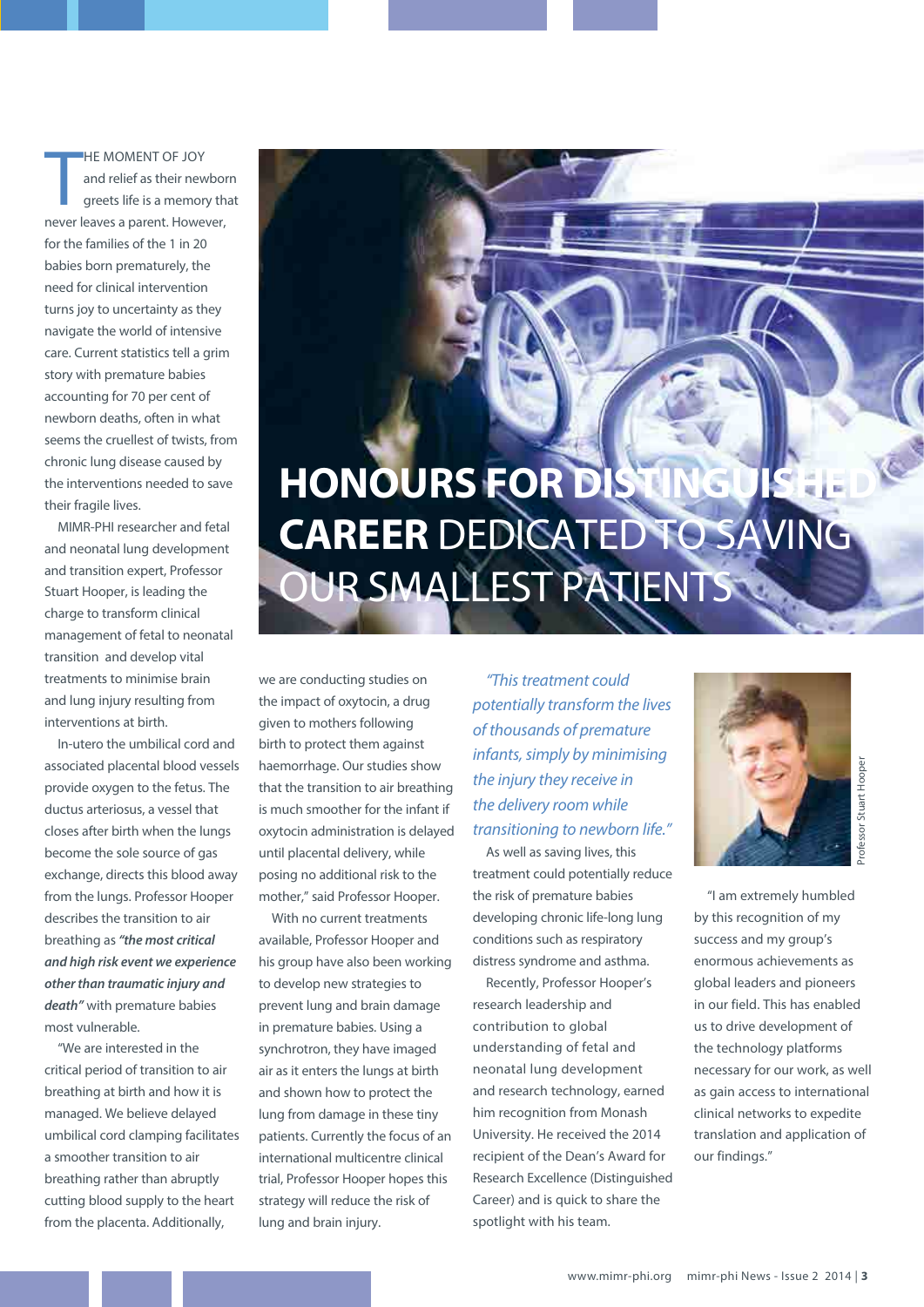*mimr-phi News* | *Issue 2 2014*

# MicroRN<sub>4</sub> OPEN DOORS T tackle disease

*MicroRNA blocking agents are used for the treatment*  of many *particular hepatitis C. MIMR-PHI researcher Dr Michael Gantier has been investigating the side effects of a new class of microRNA blocking drugs, with great potential for treatment of infectious disease and cancers.* 



hile more effective than ever before at targeting specific underlying causes of disease, many newer drugs can leave patients battling serious side effects and feeling worse rather than better. While individual reactions are difficult to predict, often differing between patients, understanding the broader effects of new therapies is essential to determining their safety and impact on health.

MIMR-PHI researcher Dr Michael Gantier has been investigating the side effects of a new class of microRNA blocking drugs, which offer great potential for treatment of infectious disease and cancers. MicroRNAs are tiny regulators of gene function which researchers have identified as a possible target for diagnosis and treatment of disease. Clinical trials using microRNA blocking agents are well underway, with promising results already shown in Hepatitis C patients. While these drugs are seemingly effective at treating a range of diseases, Dr Gantier's team is concerned about their effect on the immune system. Recently the group made the troubling finding that some of these molecules were very potent repressors of the immune response which normally protects us from virus and bacterial infections.

"Unfortunately, our findings indicate that many microRNA blocking drugs have a

suppressive affect on the immune system leaving potentially very sick patients at high risk of developing other serious infections. Worryingly, the frequency that these drugs are administered means there is risk of these effects lasting long-term," said Dr Gantier.

Offering some hope to patients, the team is preparing to publish findings from their recent study of the safety of two of the most common class of microRNA blocking agents, including how they target the immune system.

*"We believe we have identified the specific indicators of these molecules that act to suppress immunity. This means we can potentially improve microRNA blocking agents to protect the patient's immunity during treatment with these drugs," said Dr Gantier.*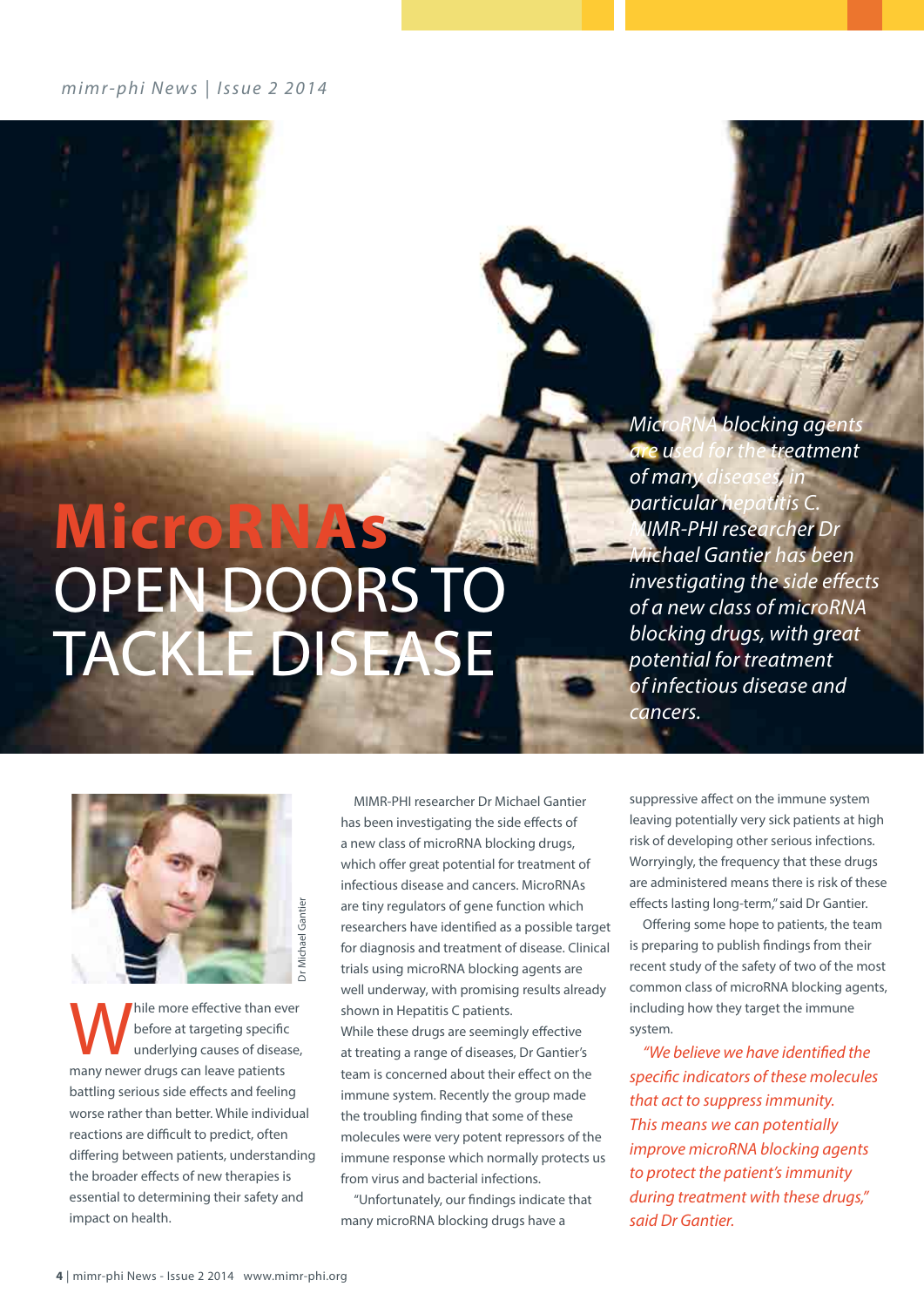Dr Gantier is also interested in the stability of microRNAs. This directly determines the frequency of administration of microRNA blocking agents, as well as their reliability as novel biomarkers for diagnosis of diseases such as cancer.

"Early detection is by far our best defence against cancer. In understanding why cancers develop at a cellular level scientists have found a strong link between microRNA levels and cancer development. Many scientists believe these changes in microRNA levels, which begin to occur very early in disease development, could help detect cancers before they are established. However, it is critical to define the reliability of microRNA changes across time, which is directly dependent on their stability and turnover," Dr Gantier explained.

A leader in this area of research, Dr Gantier, was recently one of only 36 biological researchers to receive a prestigious 2014 Australian Research Council (ARC) Future Fellowship. He plans to use the funding to progress his research on the stability of microRNAs in cancer cells, and confirm their usefulness for early detection of cancer.

"I am very grateful for this recognition of my work, and the interest this area of research is beginning to garner, which directly reflects the ARC's commitment to tackling the basic phenomenon related to cancer development. If successful findings from this research could change how we diagnose cancer and even enable diagnosis and treatment before tumours have developed."

MIMR-PHI Director and Centre for Cancer Head, Professor Bryan Williams praised Dr Gantier for his research and the well-deserved recognition.

"This funding reflects the potential of Dr Gantier's innovative work to drastically change how we tackle cancer and recognises his leadership in this area of cancer research," he said.

20 % of Australians couples seek IVF **TREATMENT** 

**Trial to increase IVF success**



For up to 20 per cent of Australian couples, in vitro fertilisation or IVF offers a chance to realise their dream of parenthood. As well as being physically and emotionally exhausting, this often-long path to starting a family can also be costly, making it an unattainable dream particularly for those who endure gruelling a cycle after cycle of treatment without success.

MIMR-PHI researcher and fertility expert, Dr Tracey Edgell believes the answer for many of couples struggling with IVF lies deep in the lining of the uterus.

"An embryo is like a seed, without fertile soil it cannot implant leaving life unable to take hold. We believe that in many cases during IVF, embryo transfer occurs before the endometrium (the inner lining of the uterus) is receptive , thus pregnancy is unlikely to occur," Dr Edgell explains.

Working with the Endometrial Remodelling team in the Centre for

Reproductive Health, Dr Tracey Edgell is investigating the underlying mechanisms of endometrial receptivity and its role in fertility and IVF. Receptivity occurs for only a small number of days in a regular menstrual cycle. They have shown that fertility drugs given to stimulate ovaries for egg retrieval during IVF disrupt this cycle, reducing receptivity in patients. This may be a key factor in the treatment's often-poor success rates.

One of the challenges has been identifying whether the endometrium is receptive at the time of embryo transfer, to maximise chances of successful implantation and pregnancy. Now, Dr Edgell and her team believe they are close to developing a test that could solve this issue by enabling clinicians to pinpoint if, and when a woman is most receptive. In some women, the intense hormonal stimulation of their ovaries during IVF treatment leads to altered endometrial development preventing receptivity. In these cases, the ability to detect

non-receptivity, would be to enable treating clinicians to freeze the embryo and delay transfer until a later natural cycle with improved receptivity.

"We have now successfully identified three biomarkers, which we believe can be used to test for uterine receptivity. The plan is to conduct a trial to determine accuracy of this test in collaboration with Monash IVF," said Dr Edgell.

Dr Edgell has confirmed this trial will go ahead from mid-2014 thanks to a prestigious \$127,000 Merck Serono Grant for Fertility Innovation she received earlier this year to fund the one-year uterine receptivity test trial.

"We will be trialling the test to confirm its accuracy as a diagnostic tool for uterine receptivity. If successful, this could transform the IVF process and could ultimately mean fewer IVF cycles, reducing the emotional, physical, and financial toll on patients."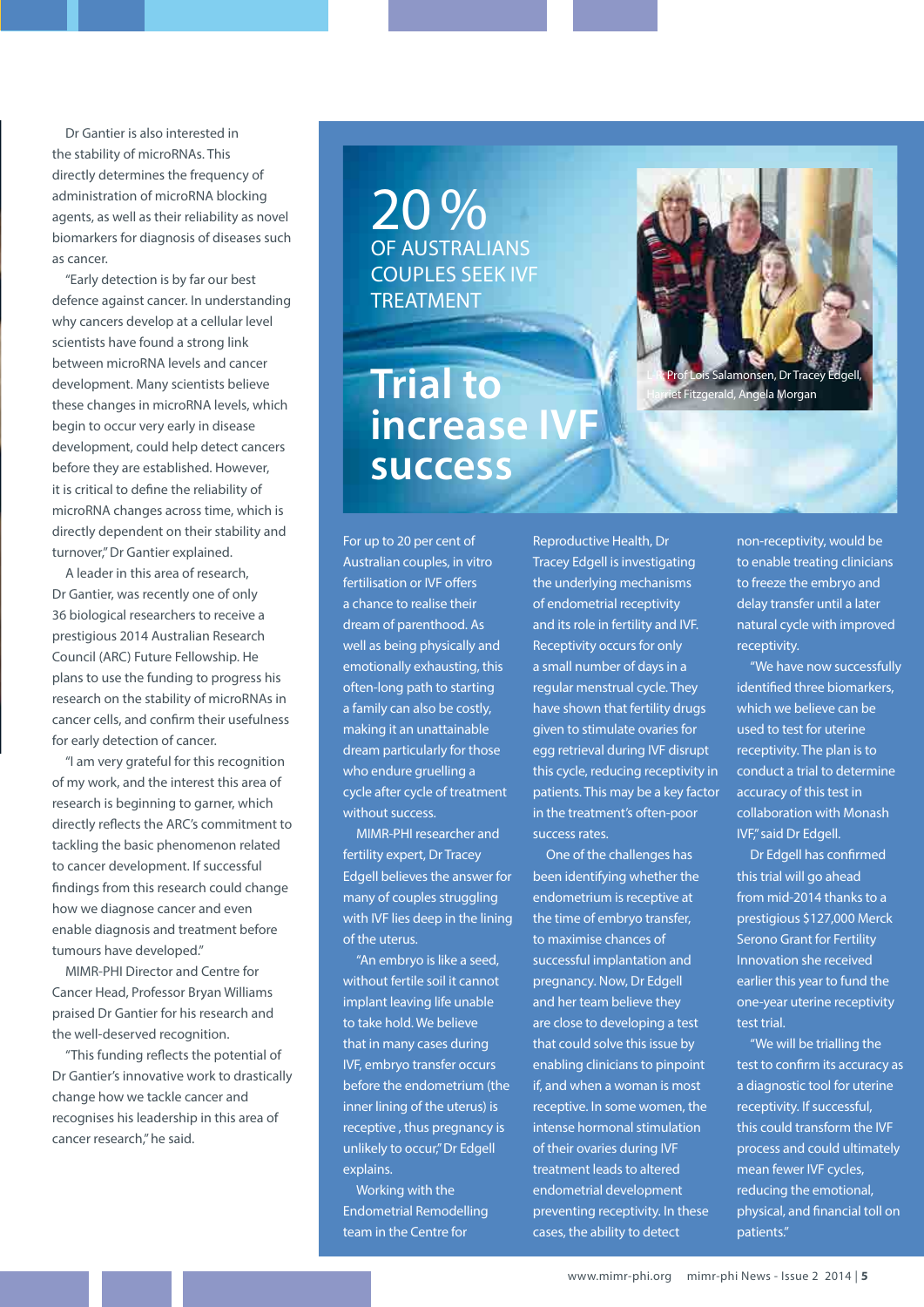*mimr-phi News* | *Issue 2 2014*



- R: Natalie Bitto, Dr Amanda Rossiter (Visiting Fellow), Maria Kaparakis-Liaskos, A/Prof Richard ero, Mohammad Hassan, Kim D'Costa

*A/Professor Fererro's group are uncovering the secrets of a common gastrointestinal bacterial infection, which they believe holds the key for prevention of stomach cancer.* 

**Researchers close in** on cure FOR CANCER-CAUSING **BACTERIA** 

Experience affecting almost<br>
half of Australians over<br>
40 and leaving sufferers half of Australians over 40 and leaving sufferers with an increased risk of serious gastrointestinal complications, such as peptic ulcers and cancer, few of us have ever heard of *Helicobacter pylori*. Now a group of MIMR-PHI researchers is uncovering the secrets of this common gastrointestinal bacterial infection, which they believe holds the key for the diagnosis and, possibly, prevention of stomach cancer.

Patients with *H. pylori* infection are at increased risk of long-term gastrointestinal damage and development of cancer. By identifying how the bacteria damages the stomach lining, MIMR-PHI Gastrointestinal Infection and Inflammation Head, Associate Professor Ferrero and his team, hope to improve effective stomach cancer diagnosis,

potentially preventing up to 80 per cent of cases in Australia each year.

"*H. pylori* bacterium attacks the stomach lining, compromising its integrity and causing inflammation. This can lead to the development of a number of severe gastrointestinal diseases, including almost all cases of duodenal ulcers and more than 80 per cent of stomach cancer cases. Unfortunately, stomach cancer is typically diagnosed many decades after infection with the bacterium," said Associate Professor Ferrero.

By understanding the underlying mechanisms linking *H. pylori* to severe disease, the group hopes to shed light on how and why these diseases develop and identify new therapeutic targets for their treatment. Most recently, the group's work has focused on a family of proteins, the NOD-

like receptors or NLRs, and their roles in inflammation and possible links with the development of stomach cancer. With the five-year survival rate under 27 per cent, the potential impact their research may have for stomach cancer patients is particularly exciting for the team. The ability to diagnose the disease earlier would represent a significant step in improving outcomes for these patients.

*"NLRs are one of four families of innate immunity sensors, which trigger immune responses, inflammation and tissue repair processes. When these sensors respond abnormally to microbial or host stimuli, we tend to see increased inflammation, something we now know has a significant link to cancer development," explained Assoc Prof Ferrero.*

"By therapeutically targeting NLR proteins, it may be possible to reduce or even reverse inflammation and tissue damage to the stomach lining caused by *H. pylori*, thereby improving health outcomes for individuals harbouring the infection".

Associate Professor Ferrero has recently been granted a competitive Research Fellowship announced as part of the NHMRC's \$71.2 million Fellowship and Mental Health Target Call for Research funding package.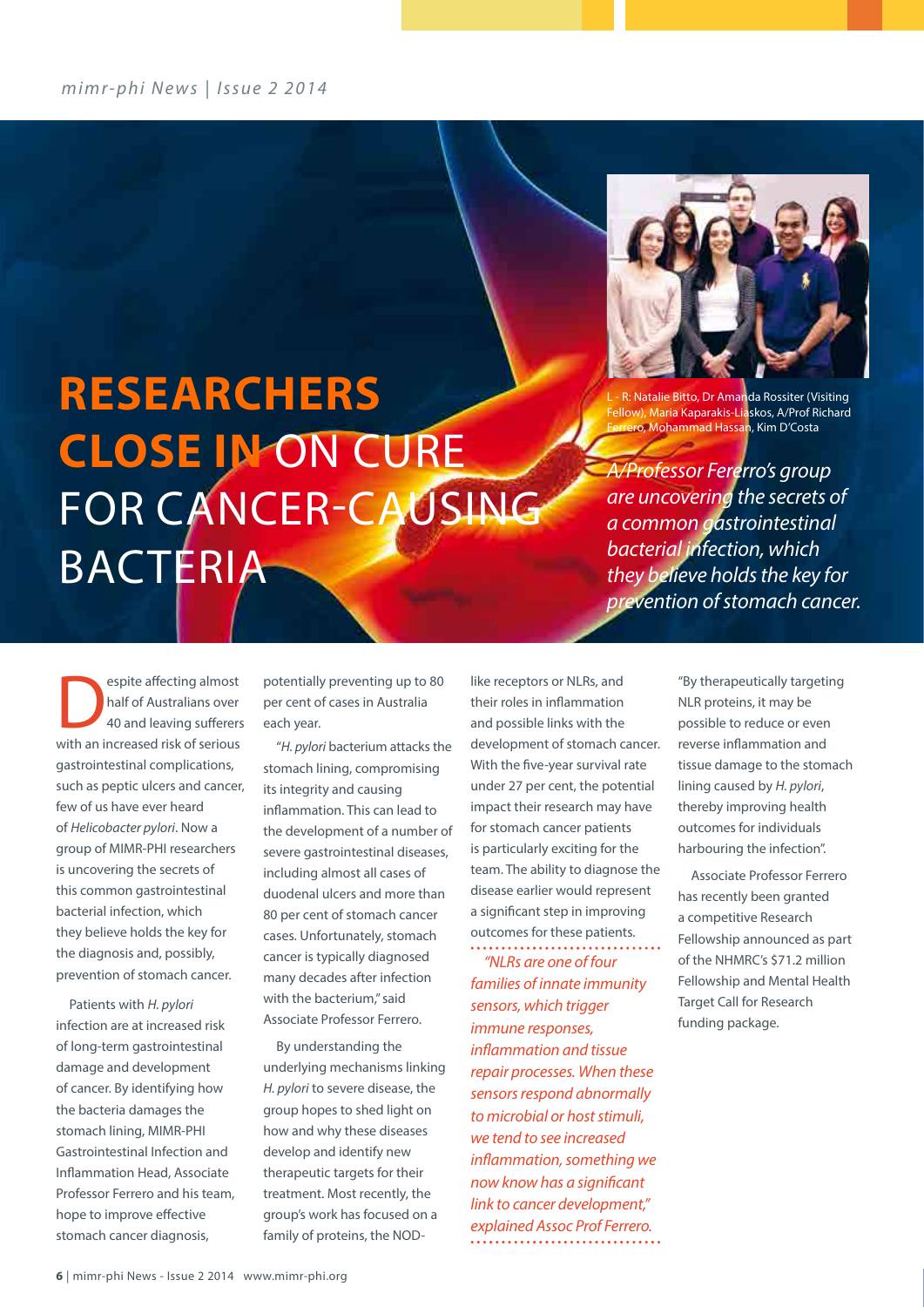### **Fielding Foundation to fight disease with MIMR-PHI**

 $M_{\tiny \rm P}^{\tiny \rm E}$ Businessman and Philanthropist, Mr Peter Fielding recently announced a \$1 million Fellowship Program to foster existing and emerging research talent at MIMR-PHI Institute. The announcement is a boost for emerging researchers with funding gaps forcing Australian talent overseas.

*MIMR-PHI Institute Director, Professor Bryan Williams welcomed the program's announcement, which he said represented a vital boost to early-mid career funding and would significantly enhance research capability and career opportunities in Melbourne's southeast.*

"We are extremely grateful for this investment by the Fielding Foundation. These Fellowships not only pave the way for health discovery and innovation but create an important platform to foster future research excellence and protect Australia's position as a global research leader."

Fielding Foundation Executive Chairman, Mr Fielding, said the Fellowship was an expansion of the Foundation's investment in health innovation and the development of scientific talent in Australia, as well as providing an exciting opportunity to play a practical role in tackling domestic and global health challenges for future generations.



Mr Peter Fielding (left) with Professor Bryan Williams

"This is an important opportunity for us to foster and develop the extraordinary research talent at MIMR-PHI Institute and make a difference at the frontline of medical science. By enhancing the capability for early-mid career researchers to drive cuttingedge research and innovation on the Clayton Precinct, we hope to help cement the Institute as the epicentre of translational research for the future of health. Innovation drives improvements in quality of life," said Mr Fielding.

Early-mid career funding gaps threatening career security and continuity are forcing young Australian researchers out of the research industry. Professor Williams sees initiatives such as the Fielding Fellowship Program as vital to bridging this critical funding gap to retain talent in Australia.

"This is a crucial investment in the protection of medical research in Australia and will foster the careers of emerging research leaders already located at the Institute. Addressing gaps in early-mid career funding enables outstanding young researchers to build their research, which is vital if we are to maintain the Institute's capacity to translate and apply discoveries and drive global health innovation into the future."

The program is due to commence in 2015.



MIMR-PHI Institute officially launched in January 2014, with the joining of two of the most trusted names in medical research, Prince Henry's Institute (PHI) and the Monash Institute of Medical Research (MIMR). The MIMR-PHI Institute works in partnership with Monash University and Monash Health at the Monash Health Translation Precinct (MHTP) in Clayton, to accelerate and co-ordinate the translation of scientific breakthroughs into patient care.



*Research Supporters*



**Australian Government National Health and<br>Medical Research Council** 



*MIMR-PHI Institute is supported by the Victorian Government's Operational Infrastructure Support Program*

©2014 MIMR-PHI News. Complete articles may be reproduced, acknowledging the source. Editors: Claire Dellora and Laura Watson; Design: Sue Panckridge

MIMR-PHI Institute 27 - 31 Wright Street, Clayton, 3168 Victoria, Australia tel: +61 3 9902 4700 fax: +61 3 9594 7114 email: info@mimr-phi.org web: www.mimr-phi.org

www.facebook.com/mimr.phi.org

www.twitter.com/MIMR\_PHI\_newsy6